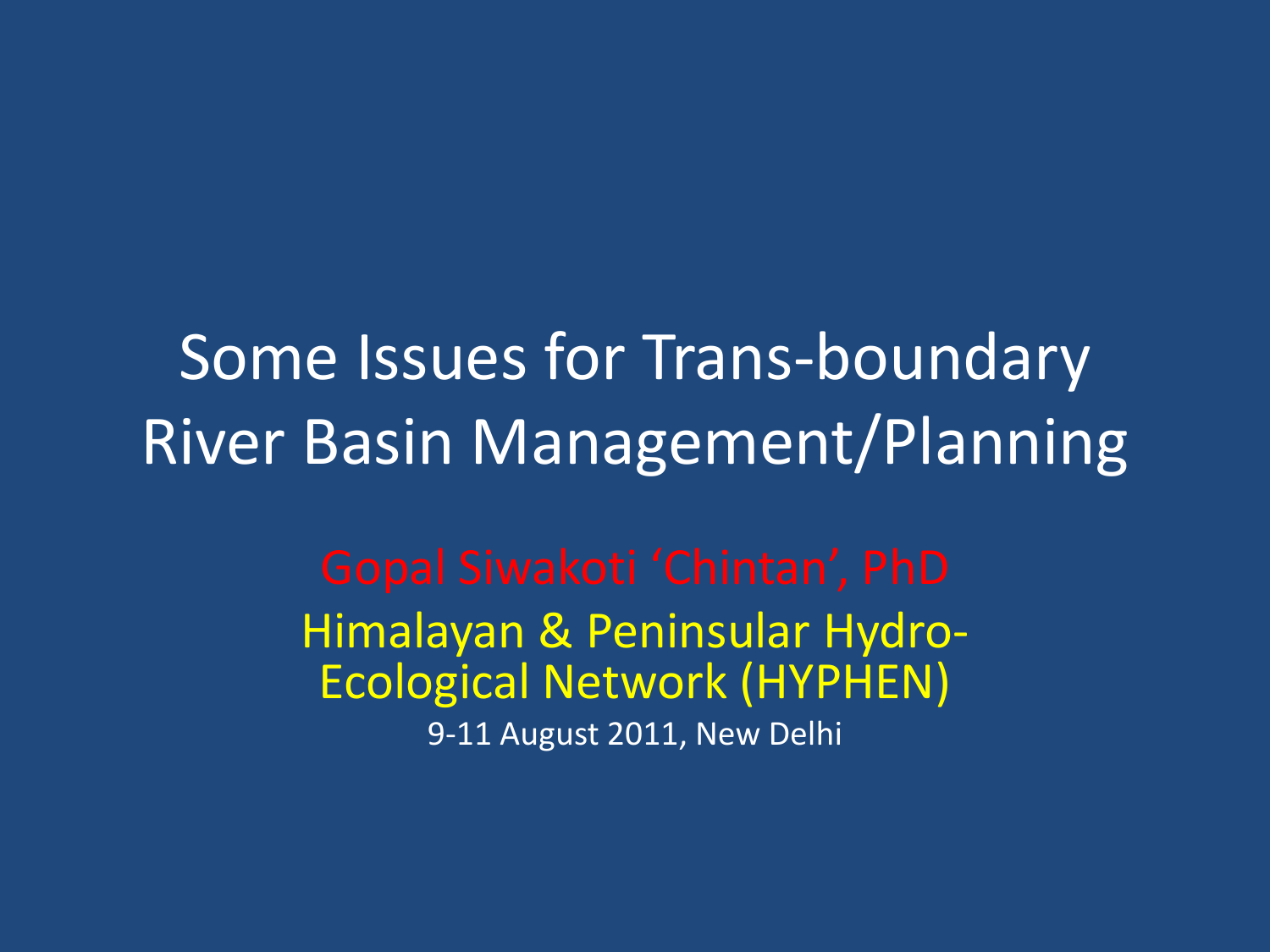## SIX ISSUES

- Accessing information
- Public/community hearing to participation
- 
- Compensation and resettlement
- 
- Ensuring benefits and their sharing for local/affected communities/basins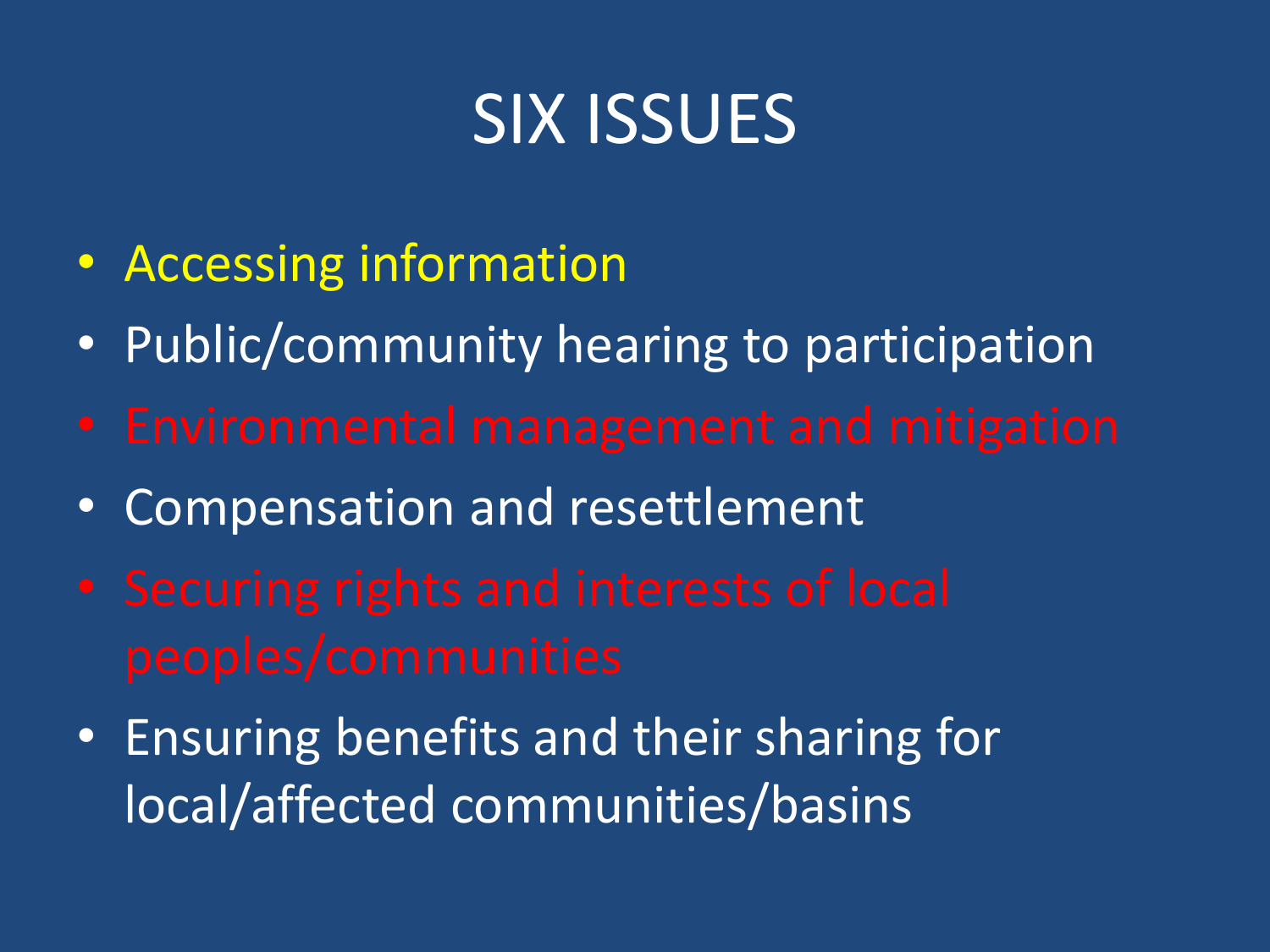### Legal Framework … 1

- Insufficient domestic policies, laws and regulations, and ineffective in implementation
- hydropower (the argument to say "this is how the governments have agreed" has no any meaning or relevance if it is to promote a principle-based framework and avoid misunderstanding and conflict)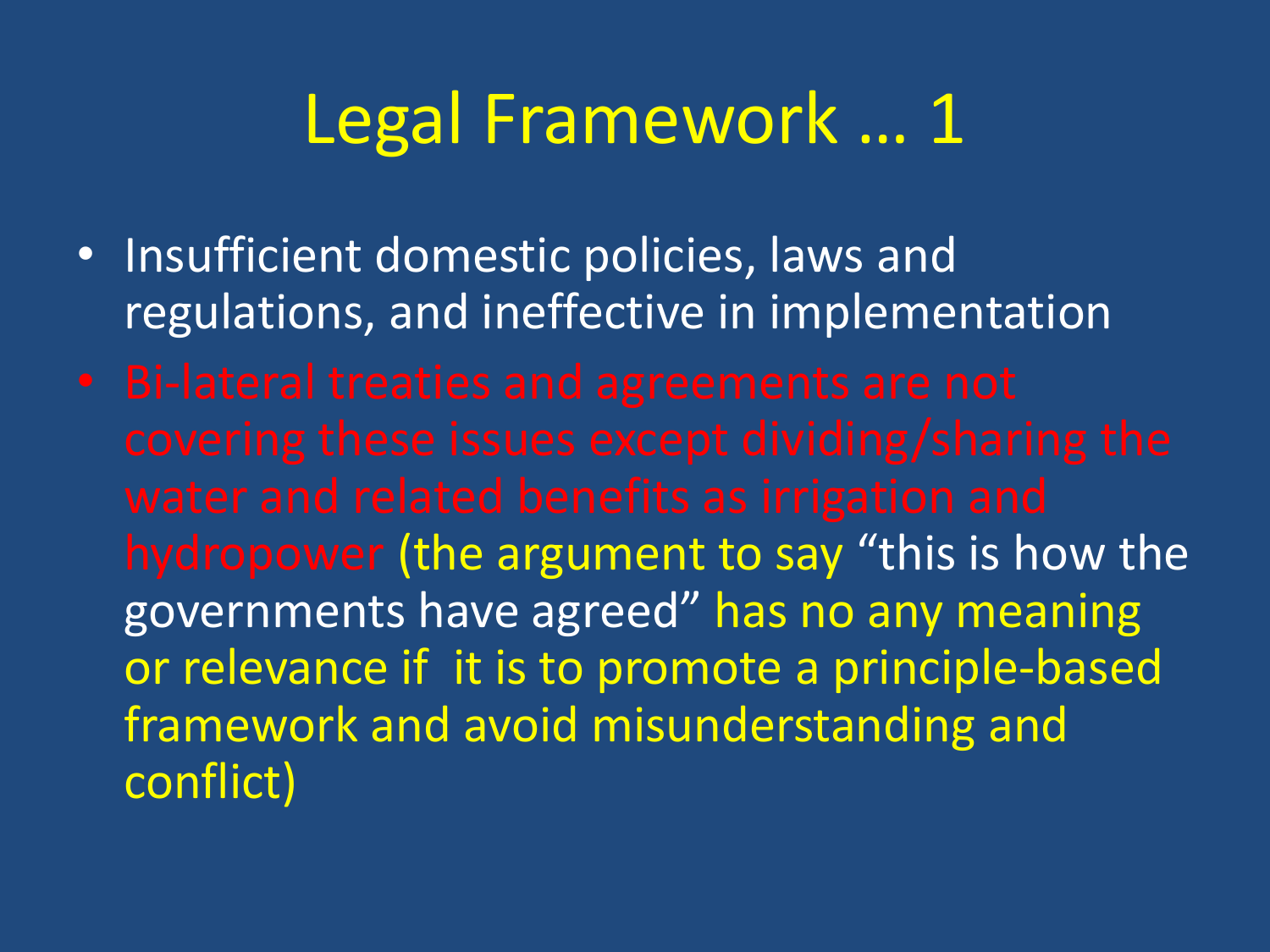- Few international human rights and environmental treaties are ratified but they are applicable or applied only within the territory of respective countries that address some of the above issues in a form of human right or environmental obligation
- The only international treaty on trans-boundary watercourses, the UN Convention on the Law of Non-Navigational Uses of International Watercourses, 1997 is not ratified by any South Asian countries, nor China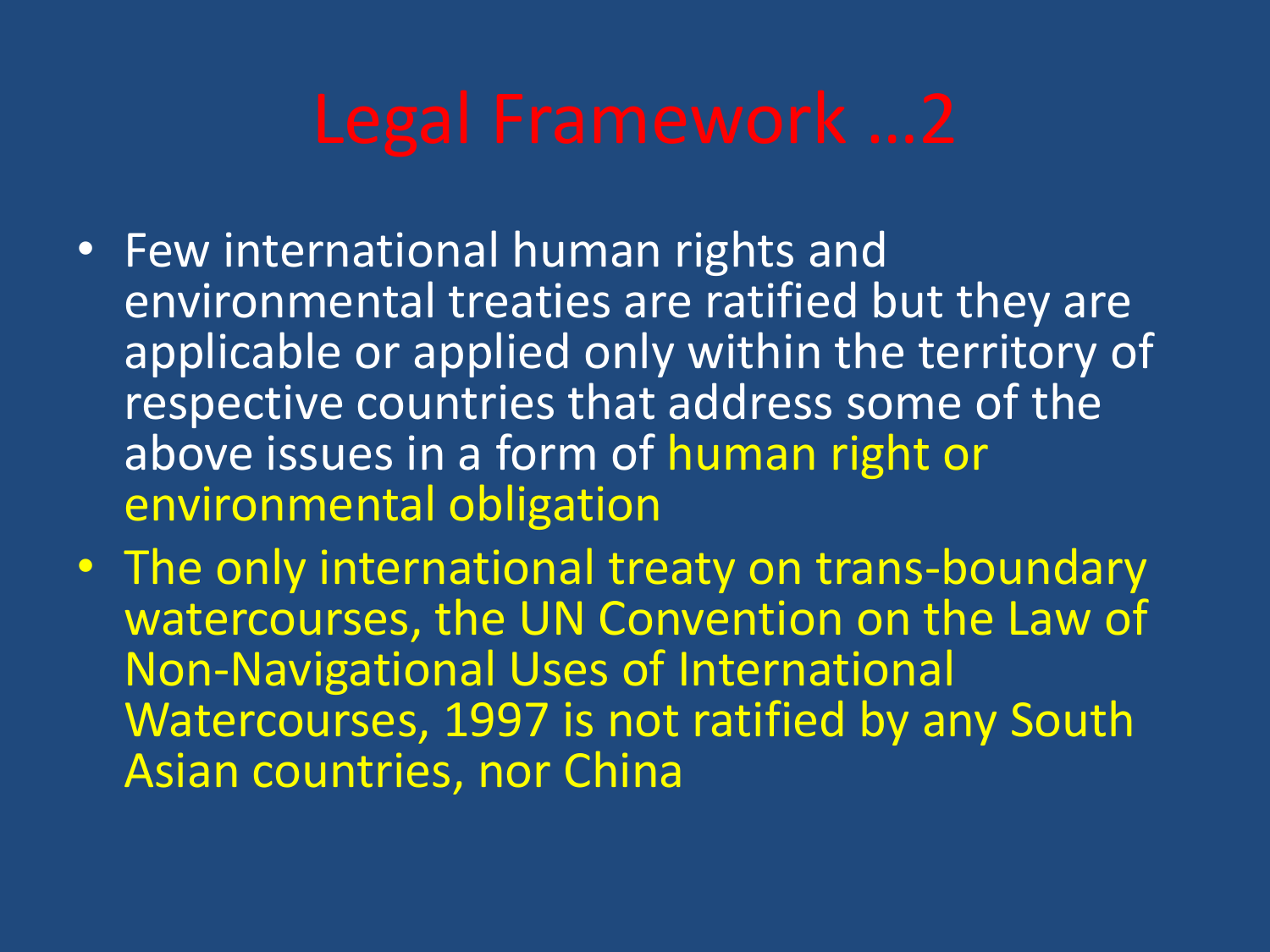- The non-binding framework such as 1966 Helsinki Rules and the criteria and guidelines such as of World Commission on Dams only exist in papers unless our governments decide to adopt and implement them as they are appropriate in our national and regional planning and cooperation
- World Bank, ADB and some bi-lateral donors have some less-binding policies and guidelines but implementations are weak unless they are effectively monitored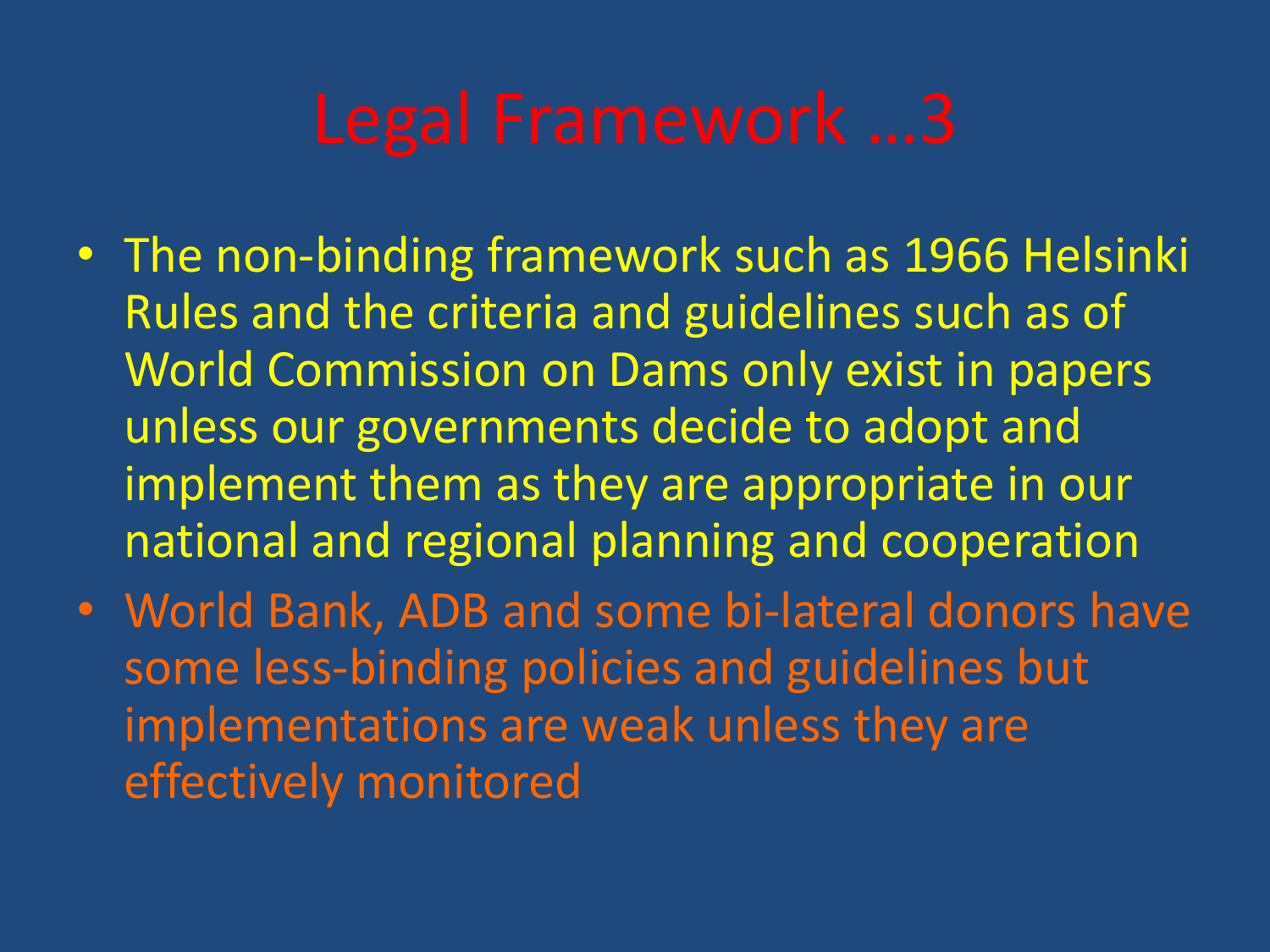- There is no collective desire of our governments to come up with their/our own multi-lateral and regional norms, principles, standards and framework as they exist in other regions/basins such as Mekong
- There are various non-governmental and civil society declarations and plan of actions (e.g. Kathmandu, Dhaka, Nirjuli etc.) supposed to be adopted or recognised by our governments
- But they are completely ignored as there is not even a dialogue between the governments and these nongovernmental actors on these issues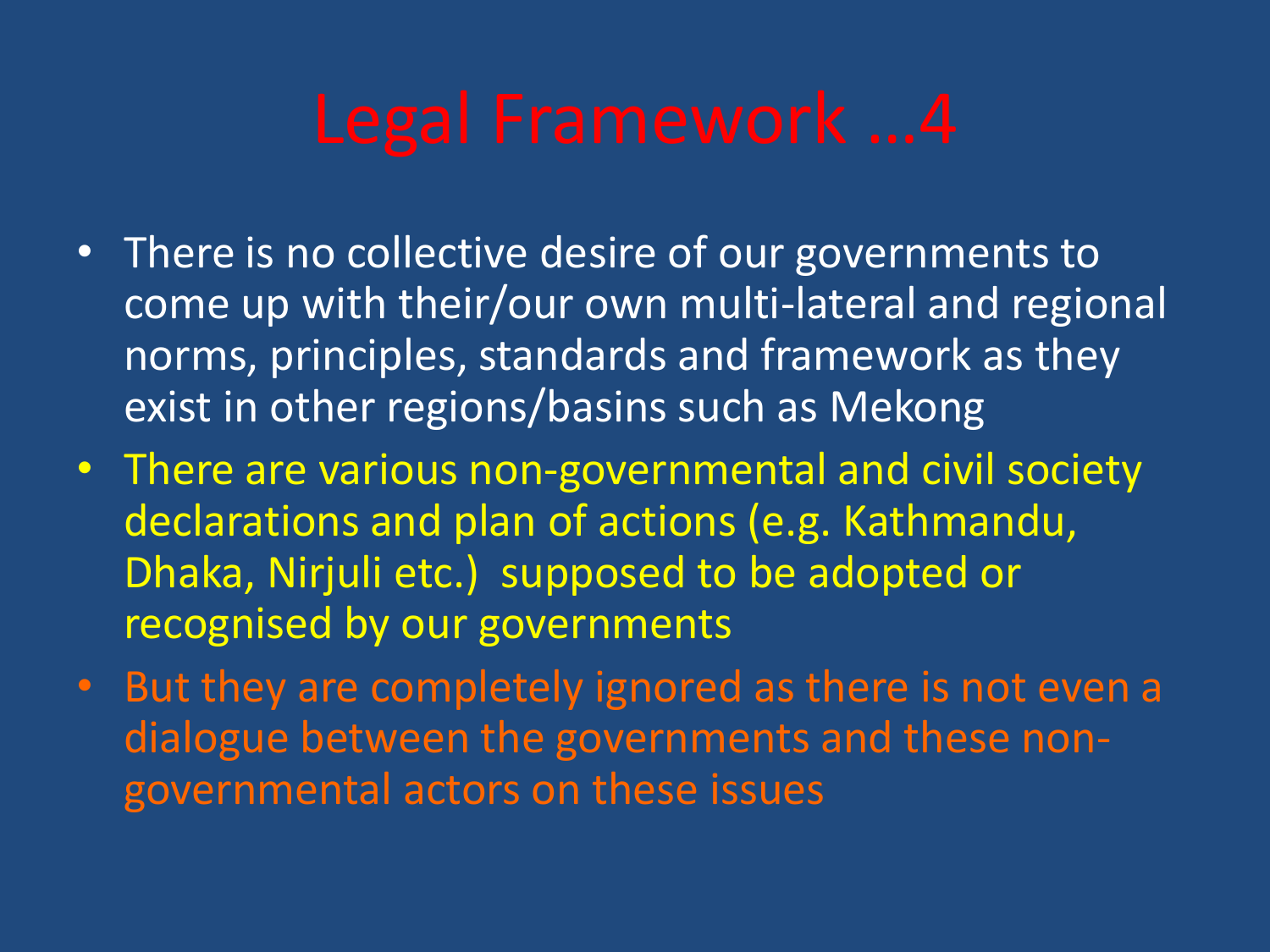- Certain principles such as of 'equal', 'equitable', 'reasonable', 'no harm', 'prior use right', 'future use right' etc. related to the sharing of river waters and benefits being evolved through certain bi-lateral treaties are declared as not to be replicated in case of other rivers or treaties or countries concerned so it is a serious problem
- Same is the case non-application of judicial principles established by various domestic inter-state dispute settlement tribunals or courts, e.g. the case of India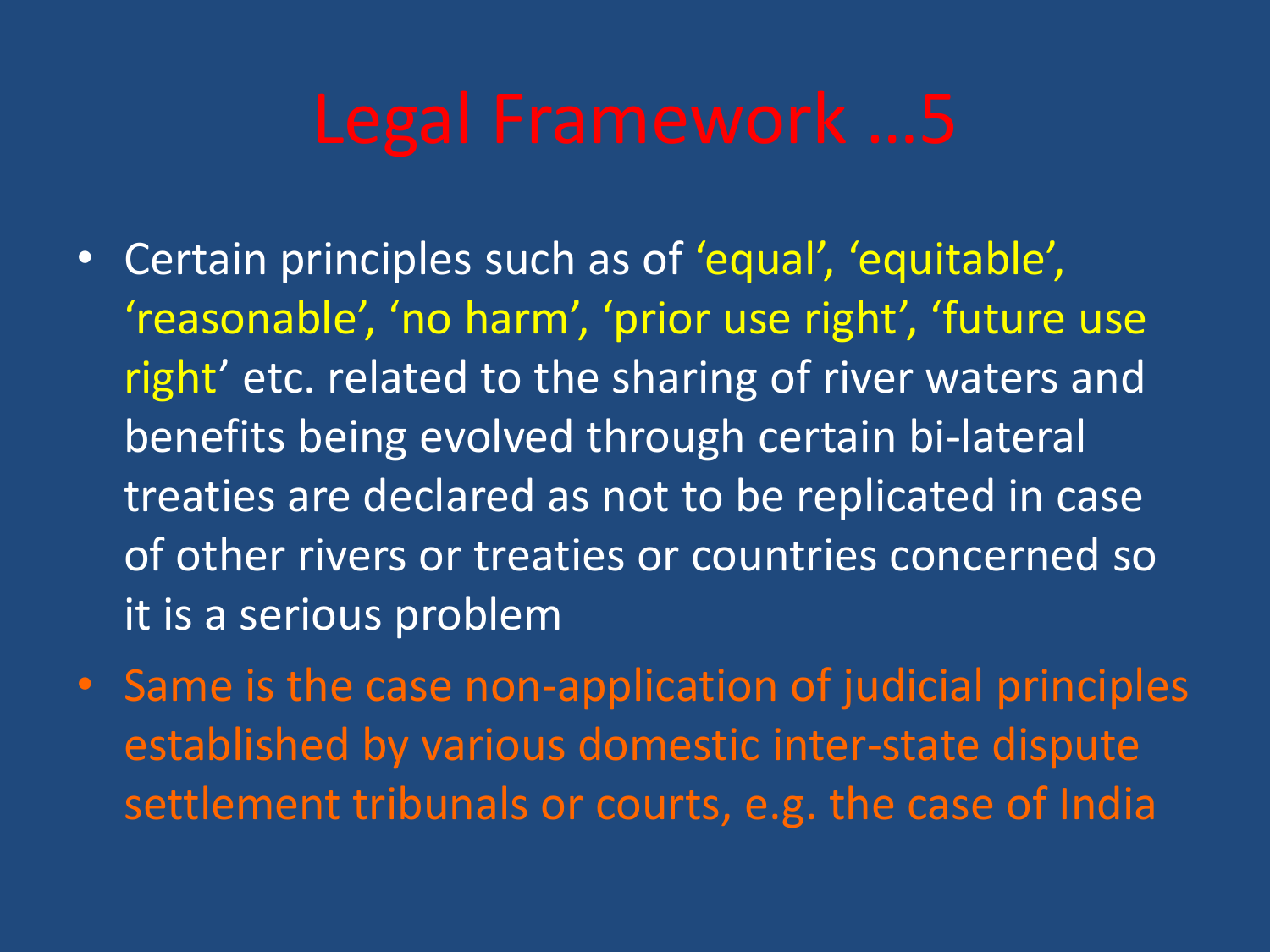- Some bi-lateral treaty bodies such as Joint River Commission/Committee exist but they are more technical or virtually defunct
- SAARC and other regional institutions or committees have not yet addressed trans-boundary waters and rivers as issues of multi-lateral or regional concerns for problem-solving and prosperity-making
- As to date, we have completely ignored the concerns of the third co-riparian countries when bi-lateral agreements or projects are signed, e.g. Bangladesh and China in the case of old Koshi Agreement and proposed new Koshi High Dam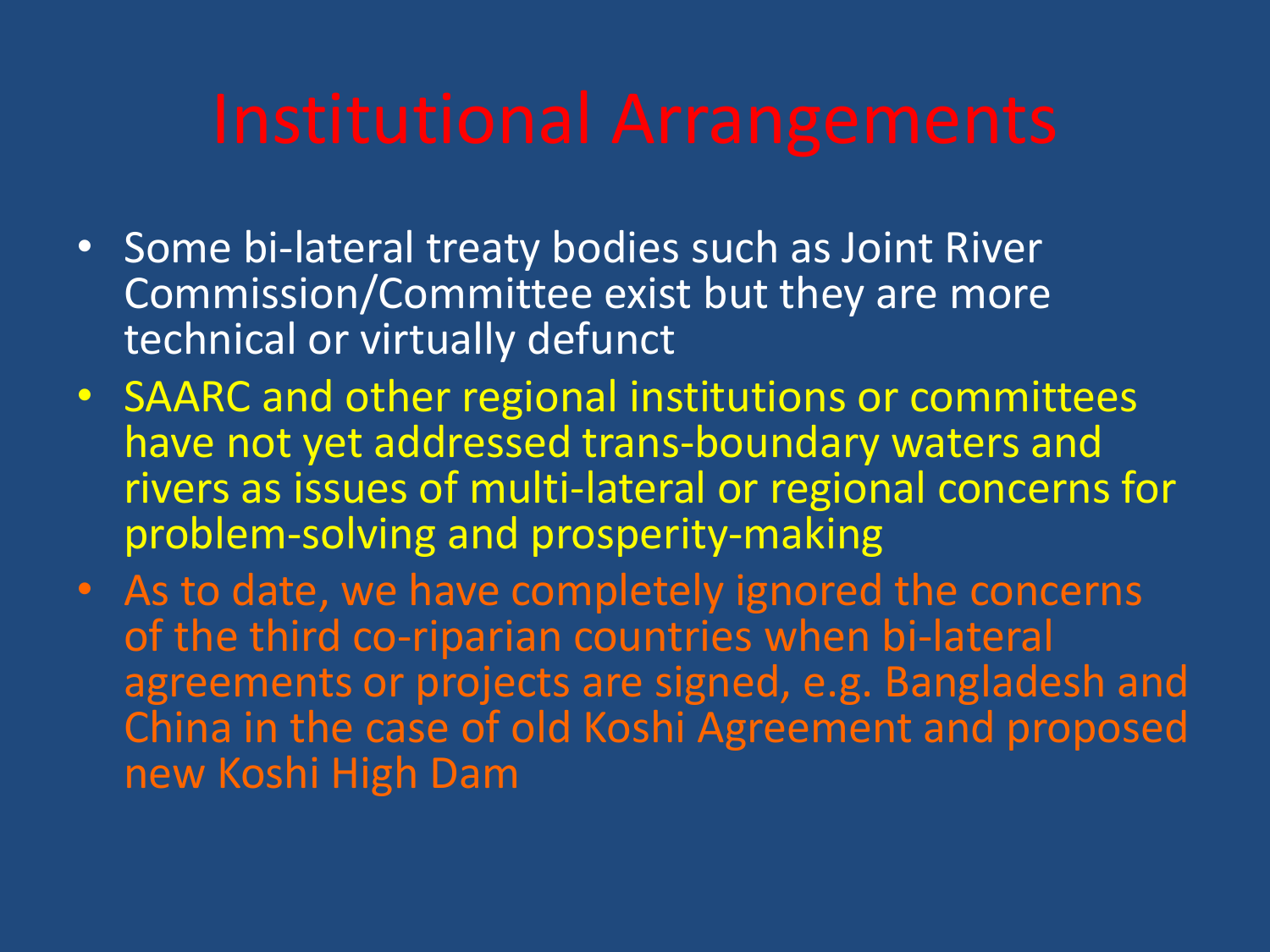# Some Acute Problems of Non-Cooperation

- Construction of series of water 'control' structures, embankments, barrages and dams, such as those built by India mostly unilaterally near its northern border with Nepal, without any prior notice or consultation or participation or approval of Nepal and communities from both sides
- In such a situation, all six issues mentioned above have no any legal or institutional remedies available in the total absence of bi-lateral legal and institutional arrangements for complaints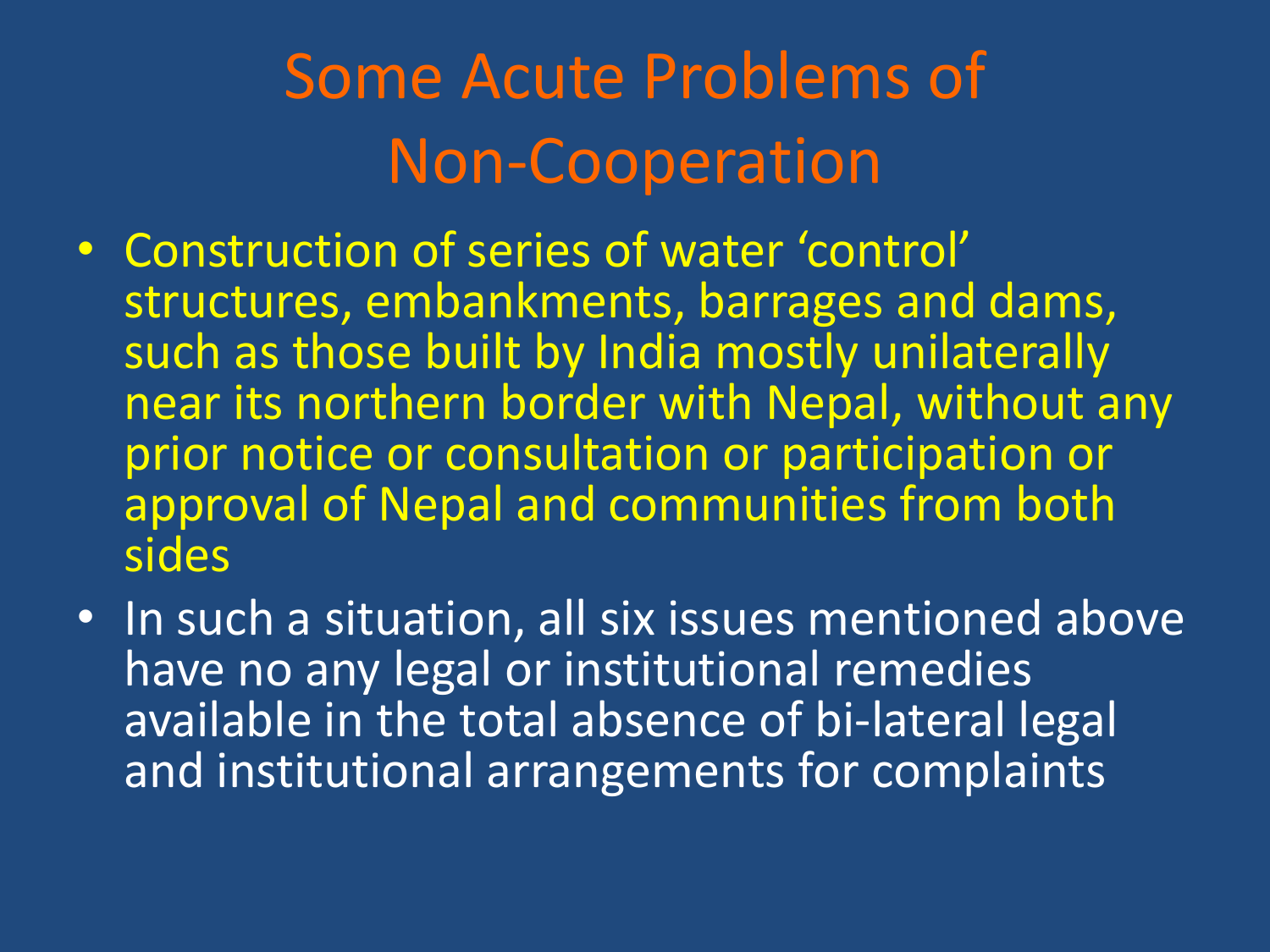# Some Acute Problems of Non-Cooperation

- And, no Nepali or Indian citizens can exercise the jurisdiction of another country for any remedies that may be available within those countries
- Many existing treaties need a thorough review in the light of the above six issues but that is not happening and is very unlikely to happen in the near future unless we act collectively
- We still do not have any desire or any plan to apply any principles or criteria in the future for any river basin or individual river or project negotiation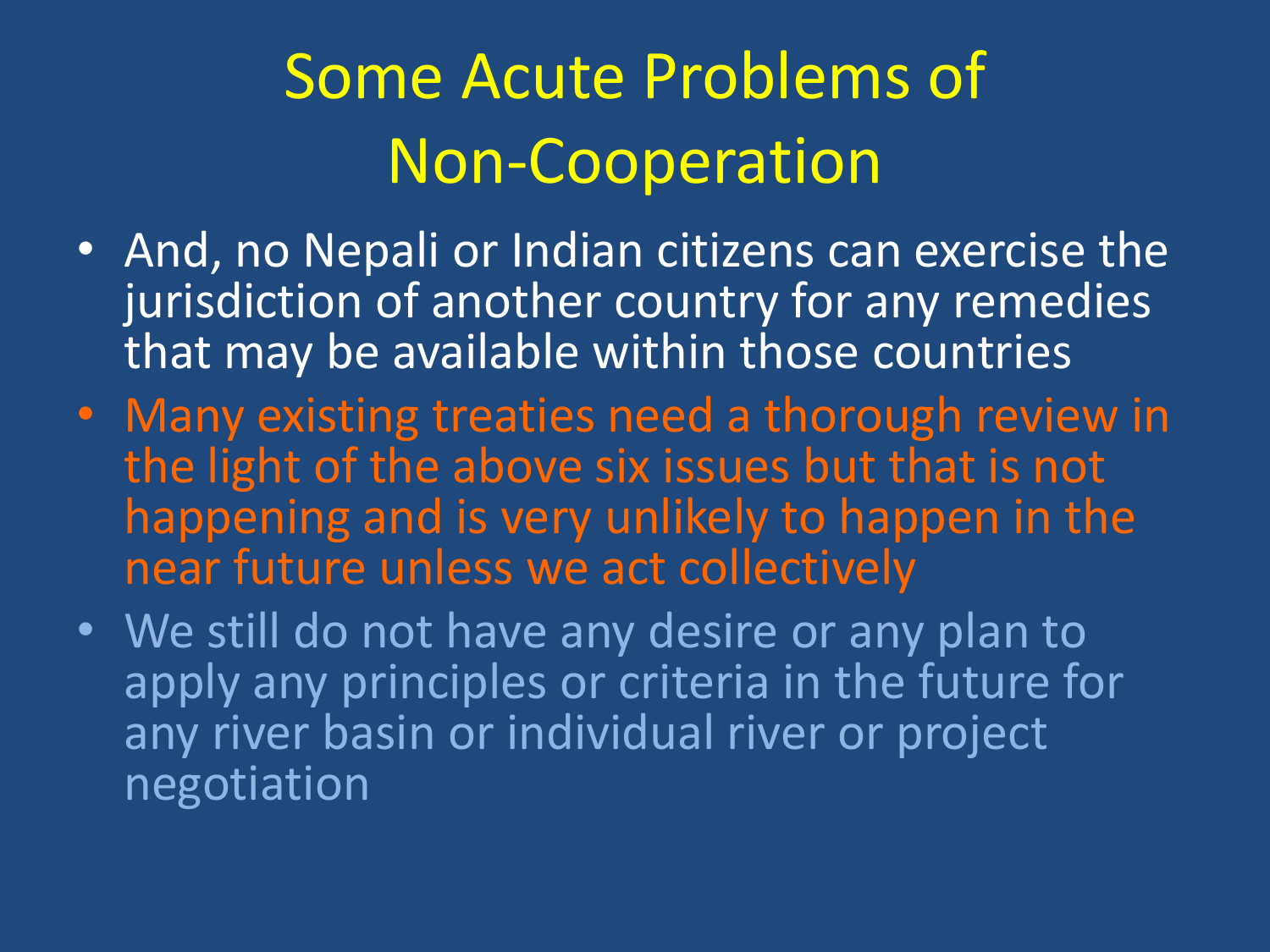### What is the Main Problem Then?

- 
- It is not that the principles, criteria and framework do not exist
- It is all about not having any interest for a principle/framework-based regional cooperation in our river/basin/water management, conservation and sharing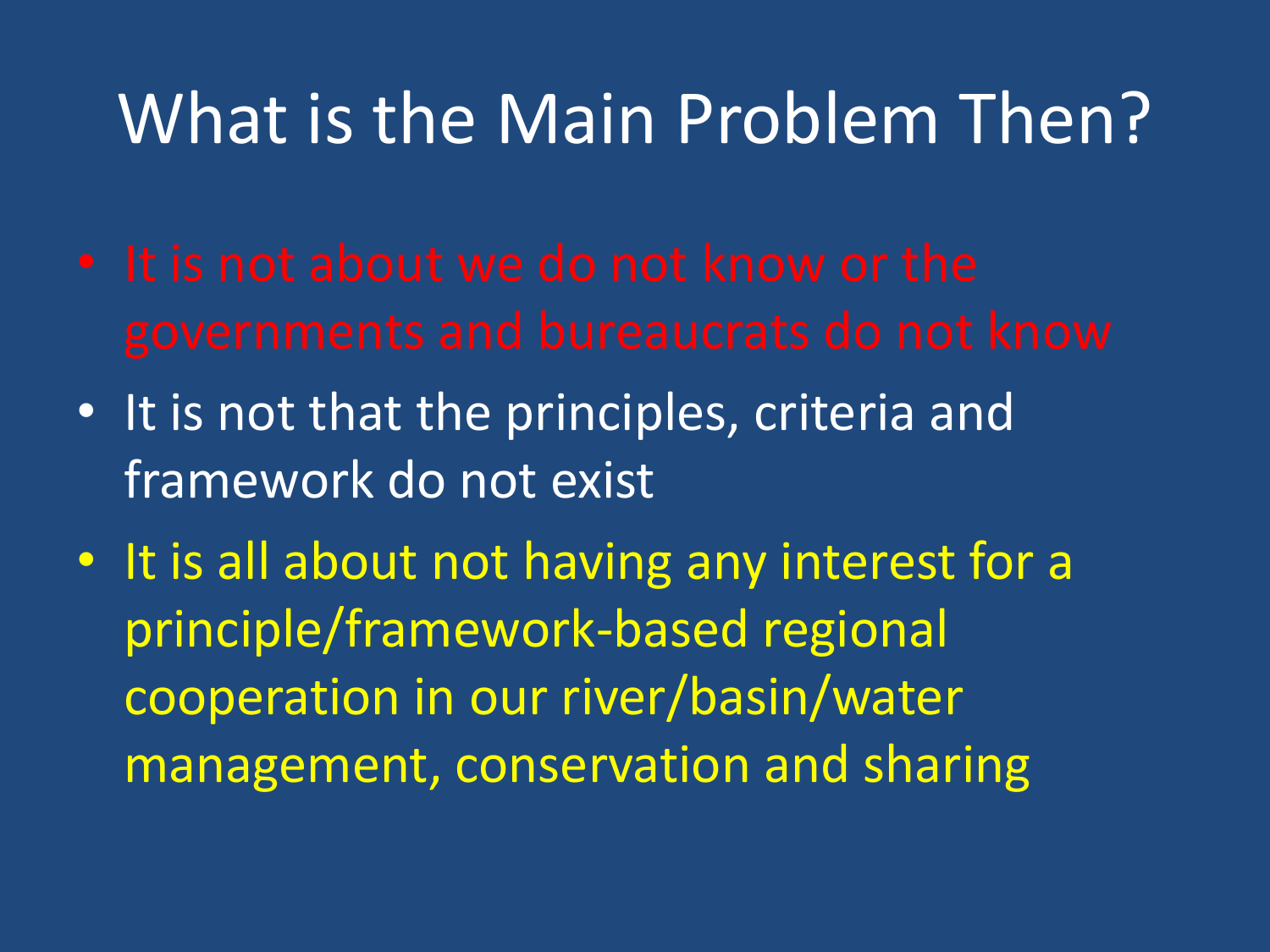# Our Options

- 
- Do we have or can we play any better or different role than what we have been doing till today?
- How can we make our governments/agencies listen to these concerns or at least have regular dialogue for a paradigm shift?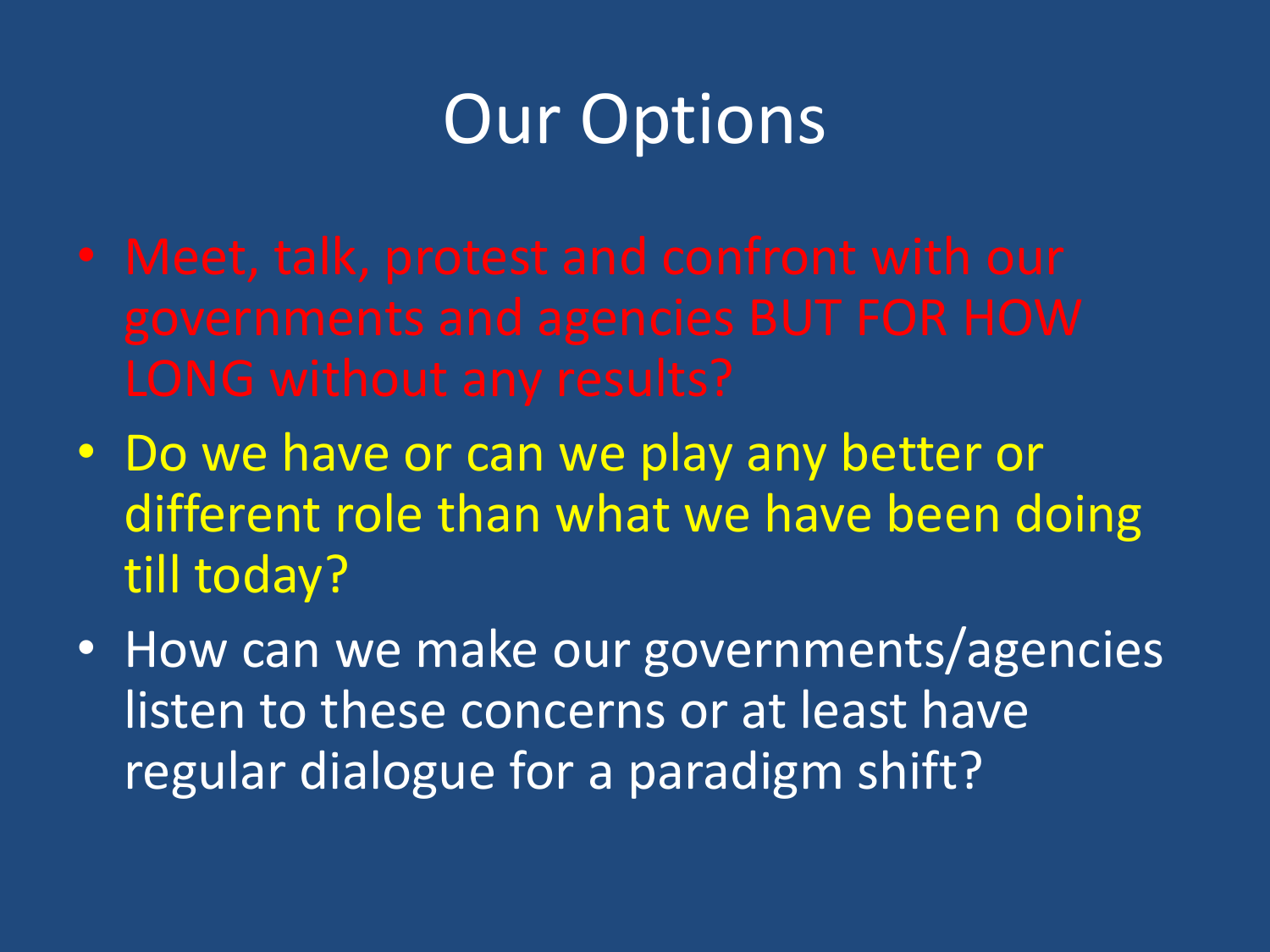### Future Expectations

- Before we go to our governments/agencies, what are the basic principles, criteria and framework we can agree upon (in this room) in the light of above SIX ISSUES (and others) in managing or planning our transboundary river basins in the future?
- Can we have a new beginning for a new thinking or approach for a truly regional/trans-boundary cooperation, including China, when it comes to the conservation and utilisation of trans-Himalayan river basins also to address the challenge of climate change in the Himalayan region?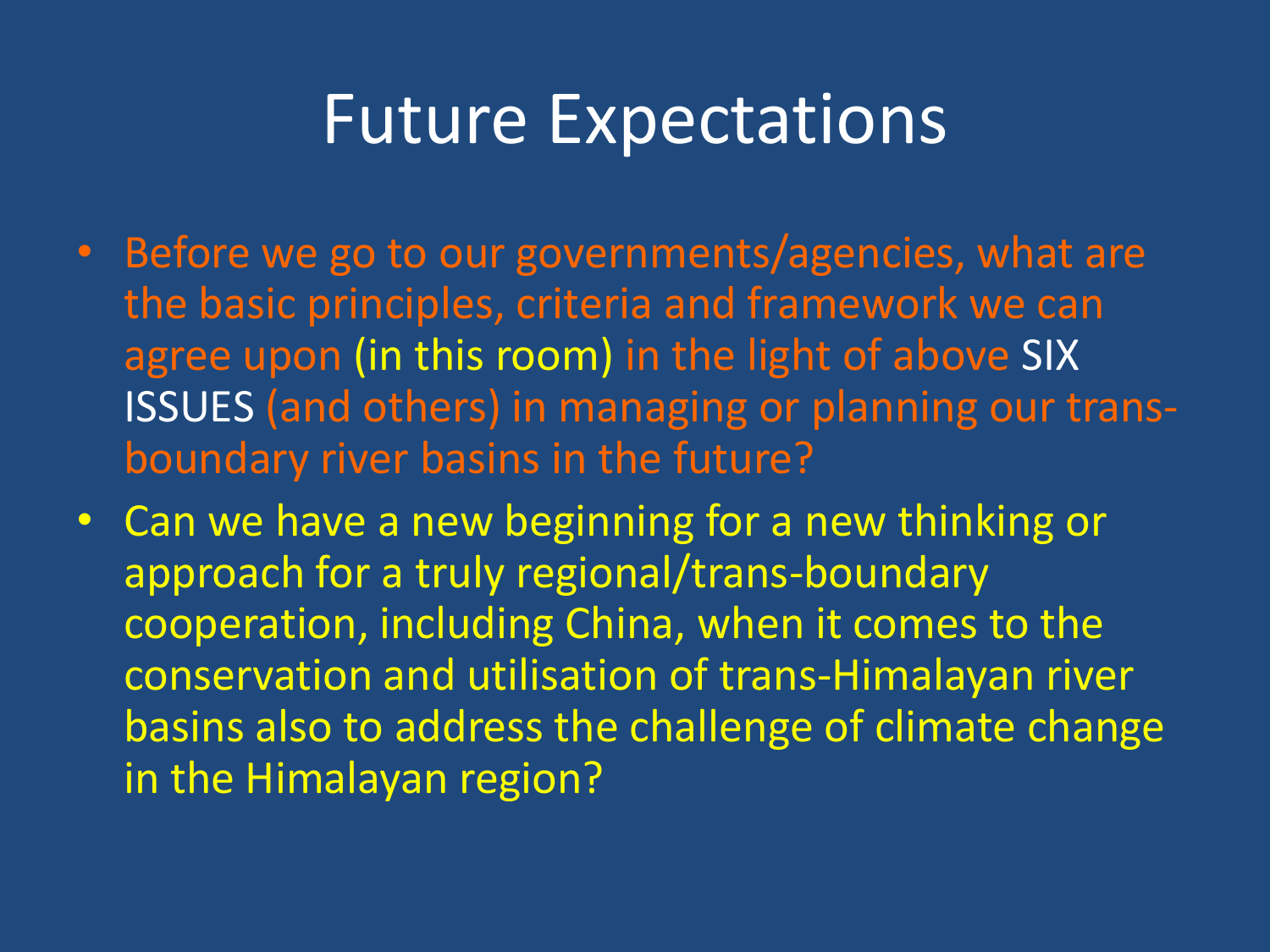## One Concrete Thing

- Can we come up with the most reasonable and agreeable set of a framework with principles, guidelines and criteria that we believe in and want to promote for single basin, inter-state basin and intra-state or trans-boundary river basin in the future?
- If so then we can also come with a regional document or handbook as a tool to discuss and dialogue further at various levels in the future until something is achieved!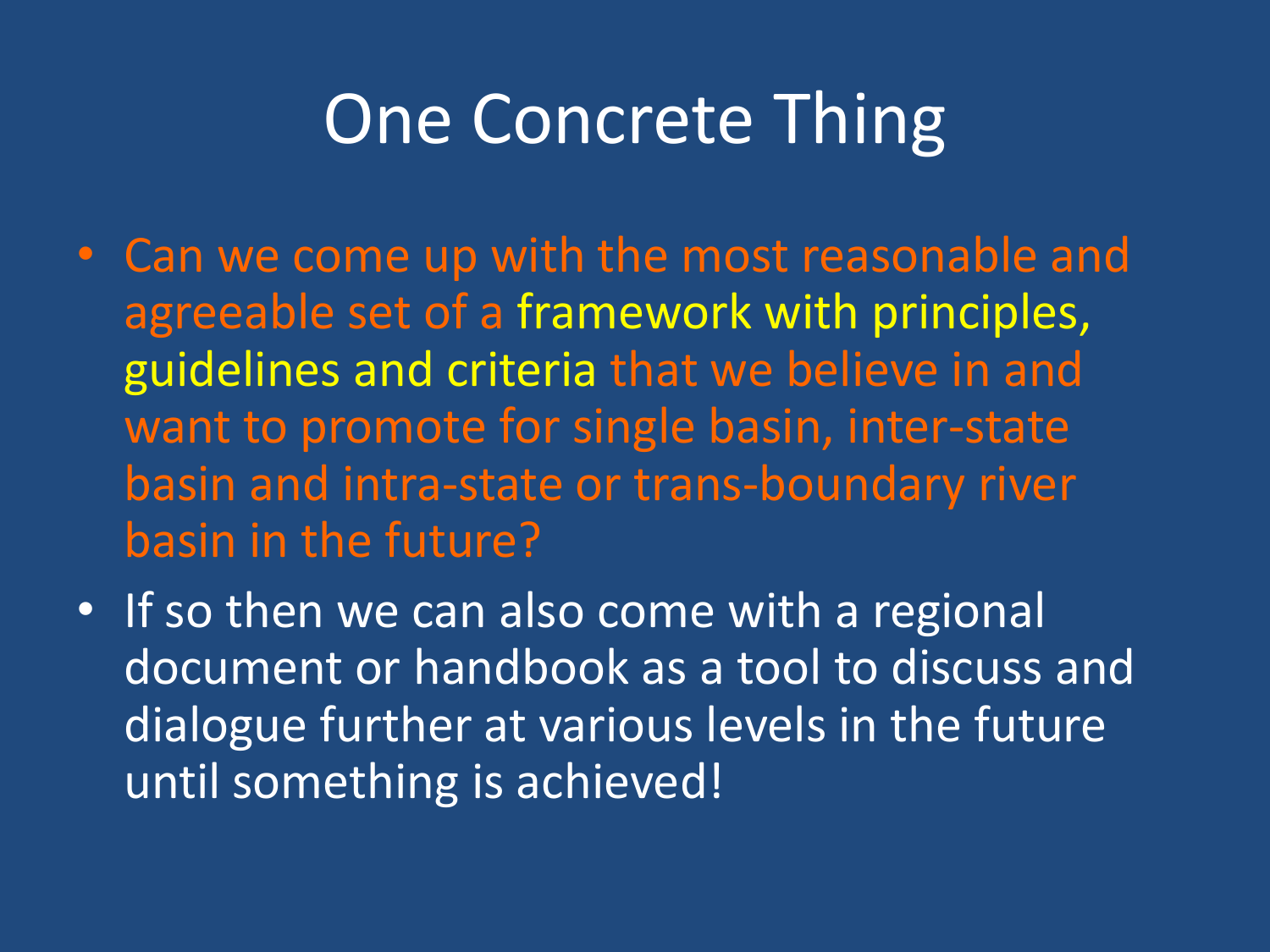# If not … then!

- We will be talking about the same things all over again with all kinds of problems and knowledge we all know already
- We should move on beyond "vested" state, inter-state, national and bi-lateral interests
- This is time to go for a mutually negotiated multi-lateral and regional framework of river basin management, planning, conservation, cooperation for conservation and benefits